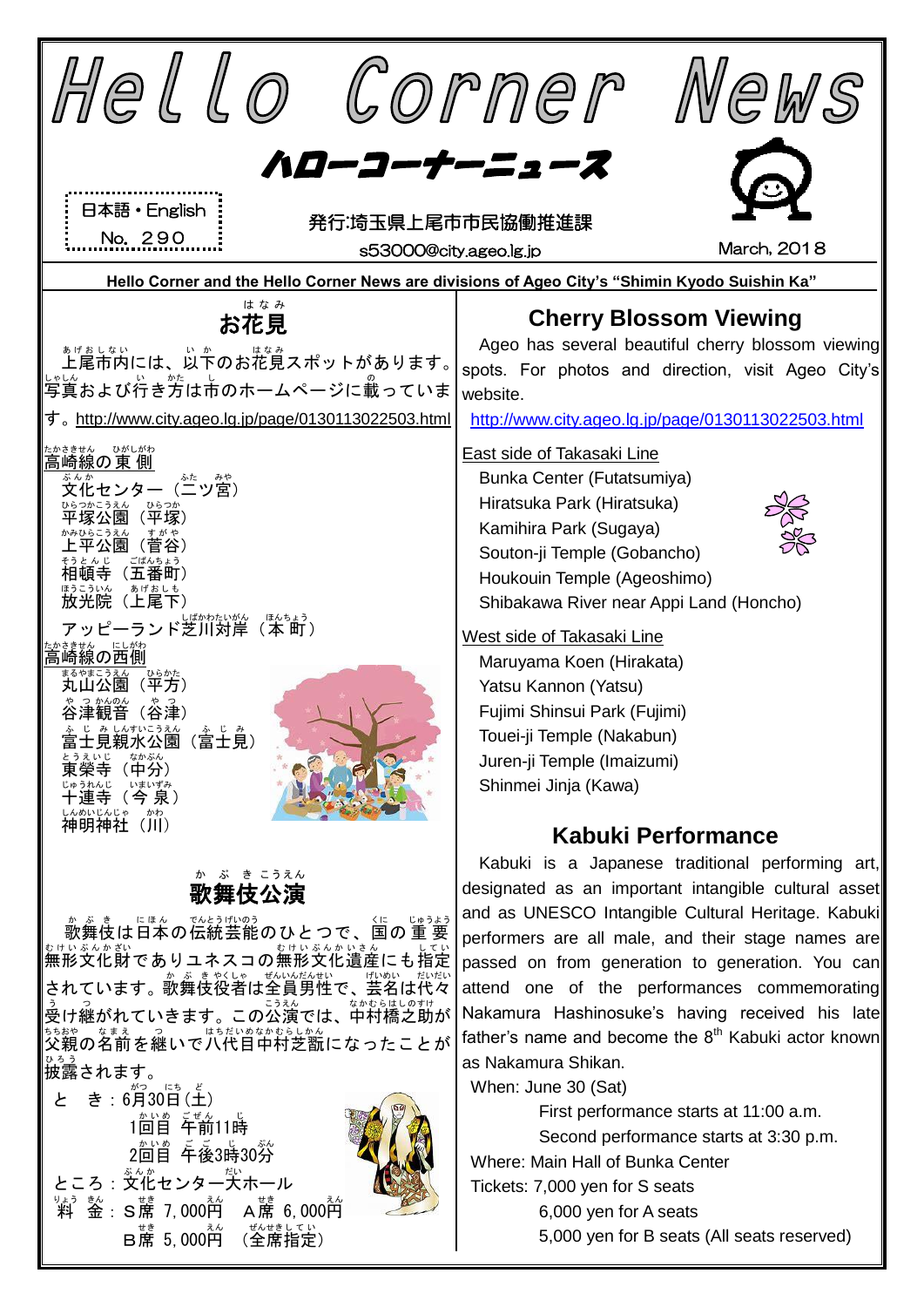<sub>チケット:</sub>莉ぅ<sub>リ</sub>淡しぶ。<br>チケット:前売り券は以下のように販売します。 4月7日(土) 午前10時から、☆^^<br>キリコンター、チ ケット松 竹。4月〔0 自 (火)年前9時から 6月30 日 にち (土 ど )まで、コミュニティセンター、イコス ぁゖぉ<br>**上尾。 → 交化センター** 

TEL 774-2951 / Fax 774-2955



### 国民 健康 保険 こくみん けんこう ほ け ん

こ殺防己馬はんの加入・脱退の届け出は自動的には まこな<br>行われません。住 所・氏名・世帯主が変わった、ま<br>しゅうしょく たいしょく いどう た、 就 職 ・退 職 したなどの異動 があったときは、 14日 にち 以内 いない に 必 かなら ず届 とど け出 で てください。届 とど け出 で には、異動 いどう *の*事実が確認できる証 明 書などが必要です。

→ 保険年金課(市役所 1階)

TEL 782-6471 / Fax 775-9827

### こども医療費の助成 いりょうひ じょせい

こ<br>子どもが医療機関を受診したときに支払う医療費 。。……。<br>を助成します。この助成を受けるには登録が必要です√r たいしょう しない しゅうしょ<br>対 象 : 市内に住 所があり、健康保険に加入してい る中学校 ちゅうがっこう 修 了 前 しゅうりょうまえ の子 こ ども じょせいがく …ほけんちょうざいひゃっぷ ほっちょうぶんぷんぷんぷ ほけんしんりょうひょう ほけんちょうざいひょう こうたんぶん もうに。<br>申込み : 子どもの健康保険証、被保険者 (子どもの <sub>けんご 脚の後記に書かれている)のマイナンバー</sub> が分かる物、被保険者の本人確認書類、児童 手当 てあて が送金 そうきん されている口座 こうざ の通 帳 つうちょう を持 も って、 ゠<br>子ども支援課または各支所・出 張 所へ → 字ども支援課 (市役所 5階)

TEL 775-5120 / Fax 774-5342

#### 日本語 能 力 試験 に ほ ん ごのうりょくし けん

7月 がつ 1 日 ついたち (日 にち )に日本語 にほんご 能 力 のうりょく 試験 しけん があります。3月 がつ 26 に("月)〜4月25日(水)に、<sup>釣衫</sup>かインターネットで申 し込んでください。受験料は5,500的。 ◆試験は年に2回、通常7月と 12月に実施されます。<br>『『ほんごのラリょくしけんぅ → 日本語能 力試験受付センター TEL 03-6686-2974 <http://info.jees-jlpt.jp/>

- Ticket sales: Advance tickets will be on sale as follows.
	- From 10 a.m. on April 7 (Sat): Bunka Center, and Ticket Shochiku

 From April 10 (Tue) through June 30 (Sat): Community Center and Ecos Ageo

 $\rightarrow$  Bunka Center Tel. 774-2951 / Fax 774-2955

### **National Health Insurance**

Notification of enrollment in or withdrawal from the National Health Insurance System cannot be done automatically. You must notify Ageo City within 14 days of any of the following changes: address change; family name and/or head of household change; employment change (starting a new job or quitting a job).Documents certifying the changes are required for notification.  $\rightarrow$  Hoken-nenkin-ka (1F of City Hall)

Health Insurance & Pension Section Tel. 782-6471 / Fax 775-9827

## **Subsidy for Medical Expenses for Children**

Ageo City provides subsidies for medical expenses incurred at medical institutions when children see a

doctor. To receive this subsidy, it is necessary to register your children.

For: Children registered in Ageo

who are covered by the health insurance system and have not completed junior high school



- Amount of Subsidies: Expenses for medical treatment and/or prescription drugs provided by the health insurance system that you pay individually
- Application: Bring the following items to Kodomoshienka or City's branch office: a Health Insurance Card for eligible children, My Number of the insured person (their name is indicated on the Health Insurance Card for eligible children), the document verifying the insured person's identity, and the bank account to which Jido Teate (Child Allowance) has been transferred

→ Kodomoshien-ka / Child support Section (5F of City Hall) Tel. 775-5120 / Fax 774-5342

### **Japanese-Language Proficiency Test**

 The Japanese-Language Proficiency Test will be held on July 1 (Sun). You can apply either by mail or the Internet from March 26 (Mon) through April 25 (Wed). The test fee is 5,500 yen.

 $\triangle$  This test is held twice a year, usually in July and in December.  $\longrightarrow$  JLPT Application Center

Tel. 03-6686-2974 <http://info.jees-jlpt.jp/>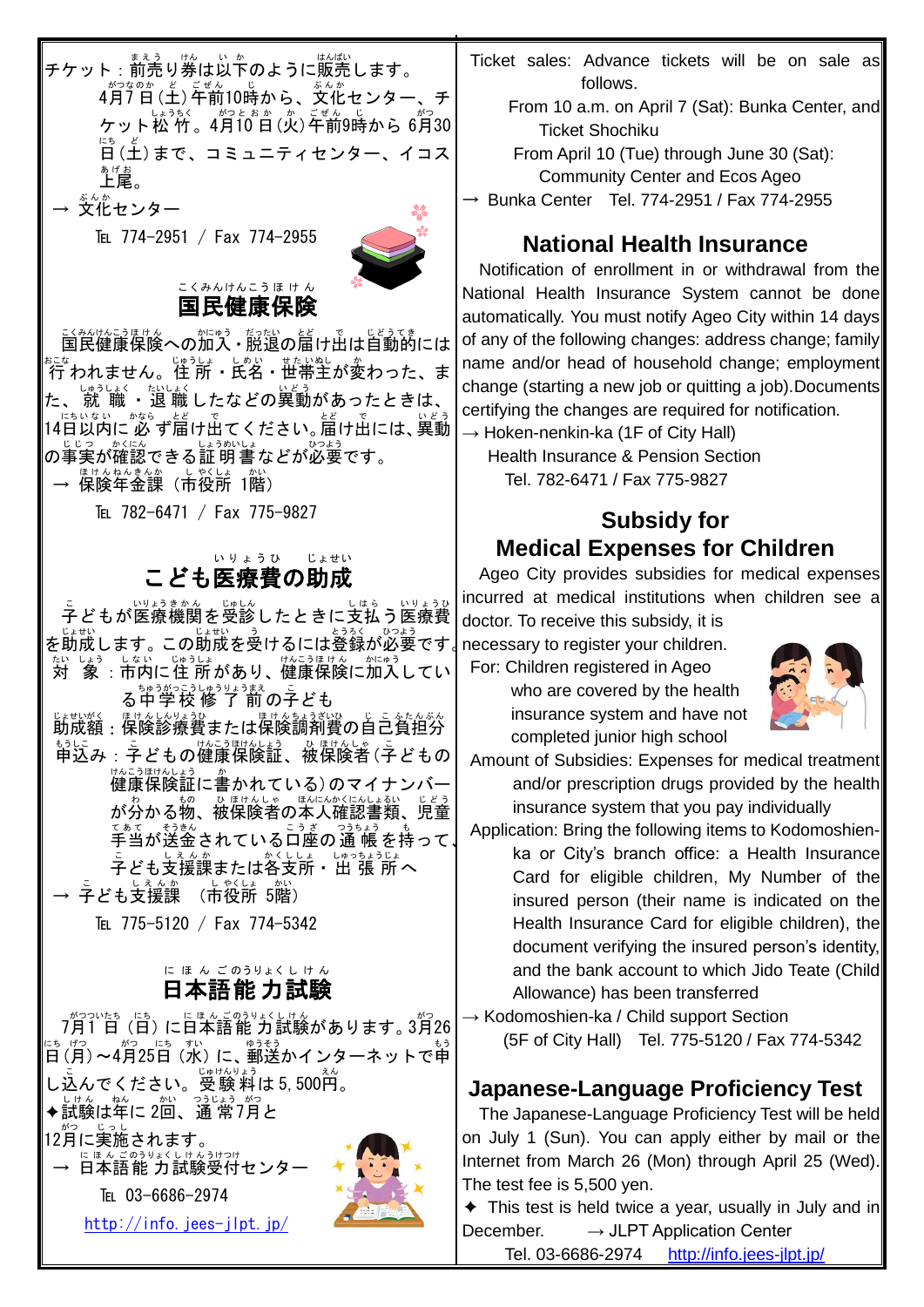# ||<br>||<br>|<br>|<br>|<br>|<br>|<br>|<br>|<br>|<br>|<br>|<br>|<br>|<br>|<br>|<br><br>|<br><br> はいしゃてっ*う*<br>**廃車手続き**

<sub>けいじどうしゃむ</sub><br>軽自動車税は、毎年4月1日現在で登録している 」。<br>所有者にかかります。他人にあげたり、解体したり、│ 盗 ぬす まれたりして、原動機付自転車 げ んど うき づけ じて んし ゃ ・バイク・軽自動車 けいじどうしゃ をすでに所有していない場合は、正しい手続きをして いないと課税の対 象になりますので、3月31日(土)ま でに手続 てつづ きをしてください。

てんにゅう<br>転 入 した人で、上尾市のナンバープレートに変更 していない原付(125cc以本)の所有者は、市民税課で ナンバープレート交換 こうかん の手続 てつづ きをしてください。

\*125cc を超えるバイクについては埼玉運輸支局(℡ 050−5540−2026)、軽自動車(三・純光、 けいじどうしゃけんき<br>050−5540−2026)、軽自動車(三・四輪)は軽自動車検査 <sub>まぅかいさいまじむしょ</sub><br>協会埼玉事務所(℡ 050-3816-3110)へ問い合わせて

ください。

→ 市民税課 (市役所2階)

TEL 775-5130

Fax 775-9846



ょ。。。。<br>春休みスケート教室

と き : 3月29日(木)、30日(金) <sub>ごぜん じ</sub><br>午前9時~9時45分 ところ : 埼玉アイスアリーナ(さいたま水 上公園内)

たい しょう しきめい ちゅうがくせい<br>**対 象 :4歳~中学生** 

- ○<br>費 ょ<sub>ぅ</sub><br>用 : 3, 600円(2 日分)
- 定 てい <sub>いん</sub><br>員:100人(先 着 順)
- 申込 もうしこ み:3月 がつ 1 日 ついたち (木 もく )午前 ごぜん 10時 じ から電話 でんわ で埼玉 さいたま アイス アリーナへ ℡ 775-3456

### 飼育 体験 教室 し い く たいけんきょうしつ

と き: 3月26日(月)~30日(釜)年前9時~10時30労 ところ : 丸山公園小動物コーナー 内 ない <u>。</u><br>容 : 動物のえさ作り、えさやり、 そうじなどの飼育体験 対 たい しょう。しょうがくせい<br>「象:市内に住む小学生 定 てい 。<br><u>貨:各日5組(先 着 順)</u> 。〈<br>服 装 そう :汚 よご れてもいい服 ふく 、長靴 ながぐつ (持 も っている人 ひと ) も、もの<br>持ち物:タオル、水筒 申込 もうしこ み:3月 がつ 19日 にち (月 げつ )までに丸山 まるやま 公園 こうえん 小動物 しょうどうぶつ コーナー  $\text{Tr}$  / Fax 725-4844

## **Procedures for**

## **discarding light cars and motorbikes**

Light Car Tax is imposed on those who are registered as owners of cars and/or motorbikes as of April 1 every year. Note that, unless the proper procedures have been taken, the tax will be imposed, even if the vehicle is no longer in the registered owner's possession because it has been given away, scrapped or stolen. To avoid paying tax on a car or motorbike which is no longer in your possession, you must complete procedures by March 31 (Sat).

If you have moved into Ageo but have not changed to a license plate issued by Ageo City for your motorbike (125 cc or less), please come to Shiminzei-ka to have a new license plate issued.

\*Please contact *Saitama Unyu-shikyoku* / Transport Branch Office (Tel.050-5540-2026) for motorbikes over 125 cc, and *Keijidousha Kensa Kyoukai Saitama Jimusho* / Light Car Inspection Association's Saitama Office (Tel. 050-3816-3110) for light cars (three and four-wheel cars).

 $\rightarrow$  Shiminzei-ka / Municipal Tax Section

(2F of City Hall) Tel. 775-5130 Fax 775-9846



# **Spring Holiday Skating Class**

When: March 29 (Thu) & 30 (Fri)  $9:00 \sim 9:45$  a.m. Where: Saitama Ice Arena (in *Saitama Suijo Koen*) For: 4 years old  $\sim$  junior high school students Cost: 3,600 yen (for 2 days) Number: 100 children (first-come basis) Application: Please call Saitama Ice Arena from 10:00 a.m. on March 1 (Thu). Tel. 775-3456

# **Animal Care Experience Class**

When: March 26 (Mon)  $\sim$  30 (Fri) 9:00  $\sim$  10:30 a.m. Where: Small Animals' Corner of Maruyama Park Program: Experience caring for small animals by preparing their food, feeding them, and cleaning

their cages

For: Elementary school children living in Ageo Number: 5 children / day (first-come-first-served) Outfit: Clothes that you won't mind getting dirty,

and boots if you have them What to bring: Towels and a water bottle Application: Contact Small Animals'

Corner of Maruyama Park by March 19 (Mon) Tel / Fax 725-4844